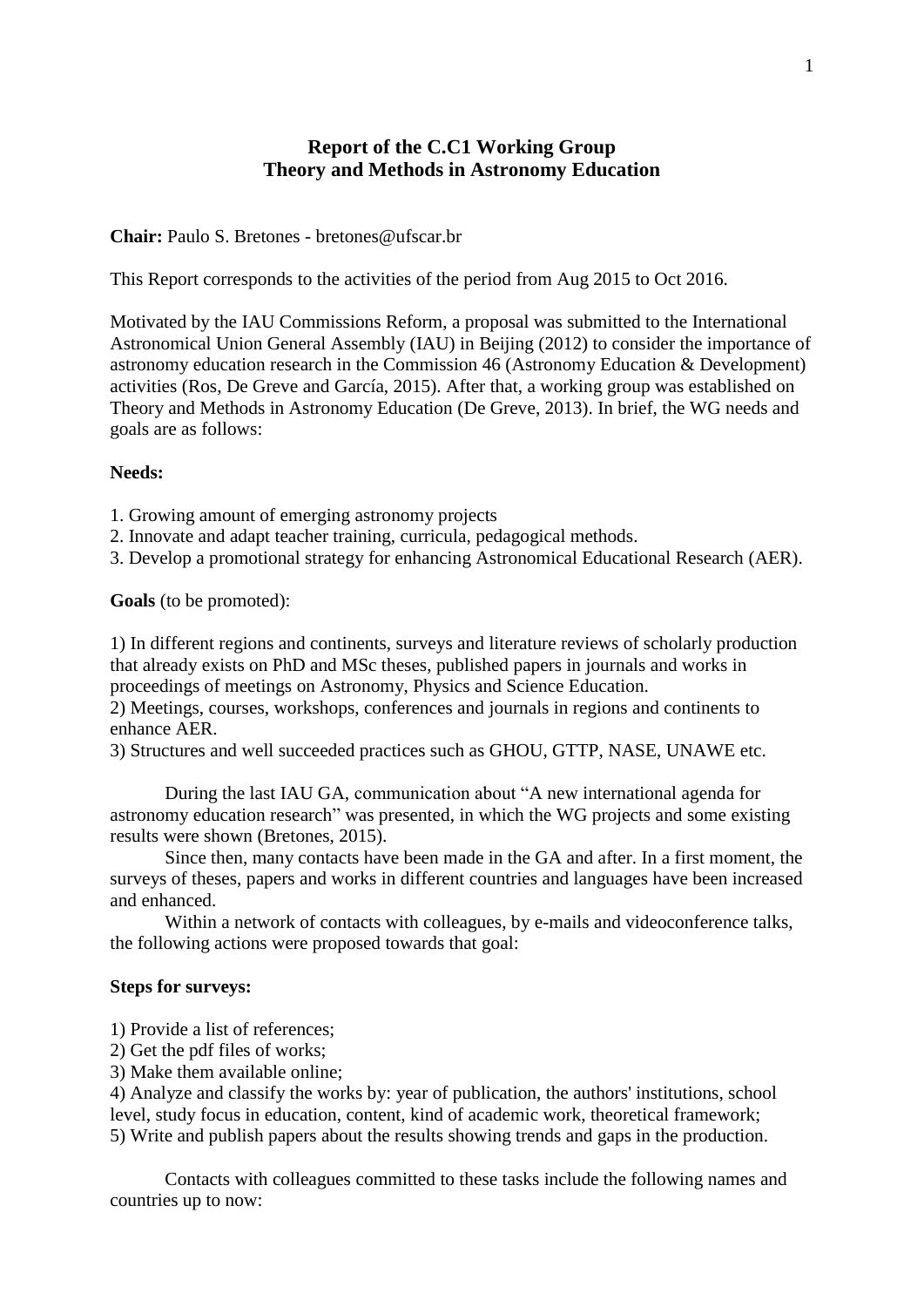#### **Contacts and collaborations - countries:**

# **2015**

Rosa Doran, Lina Canas, Isabel Almeida Borges – Portugal; Néstor Camino - Argentina and Latin American Countries; Rosa Ros, Bernat Martínez Sebastià – Spain; Talat Saygaç – Turkey; Hidehiko Agata, Kodai Fukushima, Akihiko Tomita- Japan; Michel Faye, Suzanne Faye – France; Pedro Russo – Netherlands; Karen Masters e Derek McNally – England; Tim Slater, Andrew Fraknoi – USA; Hongfeng Guo – China; Youngng Lee - South Coreia; Jayashree Ramadas - India.

#### **2016**

Carlos Molina, Ángela Patricia Pérez Henao – Colombia; Valerie Frede, Frederic Pitout – France; Urban Eriksson – Sweden; Aniket Sule – India; Nicoletta Lanciano – Italia; Paulo Maurício – Portugal; Juan Amador Marín Martínez -Spain.

As a consequence of the e-mails and e-talks, many of them have sent a very relevant contribution in the form of lists of references and pdfs of publications that have never been collected and organized. The Table below shows this:

| <b>Contact/Country</b>   | <b>Surveyed Country</b>   | <b>Results</b>                        |
|--------------------------|---------------------------|---------------------------------------|
| Néstor Camino/Argentina  | Colombia                  | 8 MSc theses; 28 undergraduate theses |
| Urban Eriksson/Sweden    | <b>European Countries</b> | 12 contacts of researchers and works  |
| Paulo Maurício/Portugal  | Portugal                  | 51 MSc theses; 2 PhD theses           |
| Frederic Pitout/France   | France                    | 7 PhD theses; 31 papers; 2 works      |
| Nicoletta Lanciano/Italy | Italy                     | 4 PhD theses; 17 Laurea theses;       |
|                          |                           | 63 papers; 53 works                   |
| Aniket Sule/India        | India                     | 11 contacts of researchers and works  |
|                          |                           | 11 papers; 8 works                    |
| Akihiko Tomita/Japan     | Japan                     | 1544 papers                           |

#### **Received Surveys and Results**

As a part of the results obtained by the colleagues, some remarkable questions related to the field and the difficulties to find researchers and papers were made evident. Some of these questions are related to papers severely dispersed and published in many languages and countries. Some definite examples are:

In this paper, we discuss significances to organize our studies about astronomy educations and out-reach activities in (academic, peer-reviewed) papers. We research the trend of recent (peer-reviewed) papers about astronomy education, and we show that the papers are severely dispersed. For the establishment of astronomical education field as an important branch of academic discipline, broad sharing of knowledge in this field is highly required. (Agata, Karino and Matsumoto, 2015).

(…) I have used many different channels to identify European AER persons, and I continue to do so, and I send you the short(!) list I have so far (…). It seems to be very few, but I guess there is more AERs in different countries. I have learned that language difficulties is a large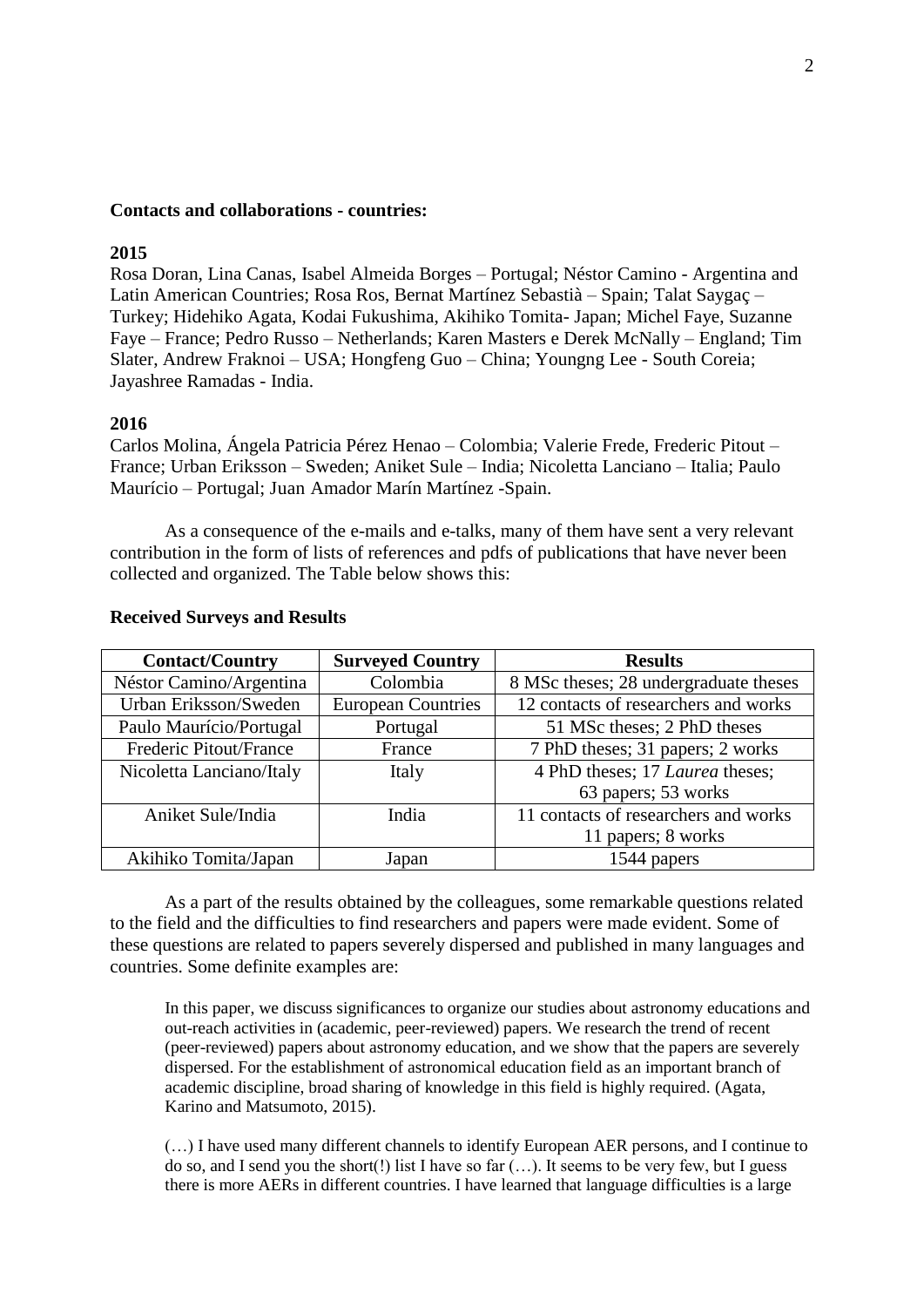barrier and AER persons often only publish in their own language and countries. This makes it increasingly difficult to find them. (Eriksson, 2016)

Even with these difficulties, it is appropriate for each language and country to go on making surveys, not only to establish the field, but also to give visibility to these productions and advertise to the teachers in the schools, students and interested people.

The next steps are related to perform analysis, make them widely available and give visibility to the references and publications.

# **Lectures in Colombia: April 2016**

From 05 to 07 April, three lectures by P.S. Bretones were held in Colombia. The main subject was the need of astronomy education, the contribution to astronomy education research and the international projects of the IAU C.C1 WGs and others. More specifically, the WG-TMAE projects on surveys, publications and meetings were shown. The lectures were:

05th (Medellín, Parque Explora): "El universo en el salón de clases: los astrónomos queremos otra cosa". [\(https://www.youtube.com/watch?v=ECnwWkMRenQ\)](https://www.youtube.com/watch?v=ECnwWkMRenQ)

06th (Medellín, Universidad de Antioquia): "A New International Agenda for Astronomy Education Research"

07th (Bogota, Observatorio Astronómico, Universidad Nacional de Colombia): "Nuevas Tendencias en la enseñanza de la Astronomía" (https://www.youtube.com/watch?v=jBSDYH2d1O0)

In Colombia some meetings to start the collaboration with the colleagues were held, particularly to develop AER in surveys of works in the countries of the north of South America (Andean region).

# **WG webpage**

The IAU maintains a website for the WG:

[https://www.iau.org/science/scientific\\_bodies/working\\_groups/257/](https://www.iau.org/science/scientific_bodies/working_groups/257/)

At the same time, there was set up the WG webpage aiming to show the activities with more information: [\(www.iau-wgtm.ufscar.br\)](http://www.iau-wgtm.ufscar.br/)